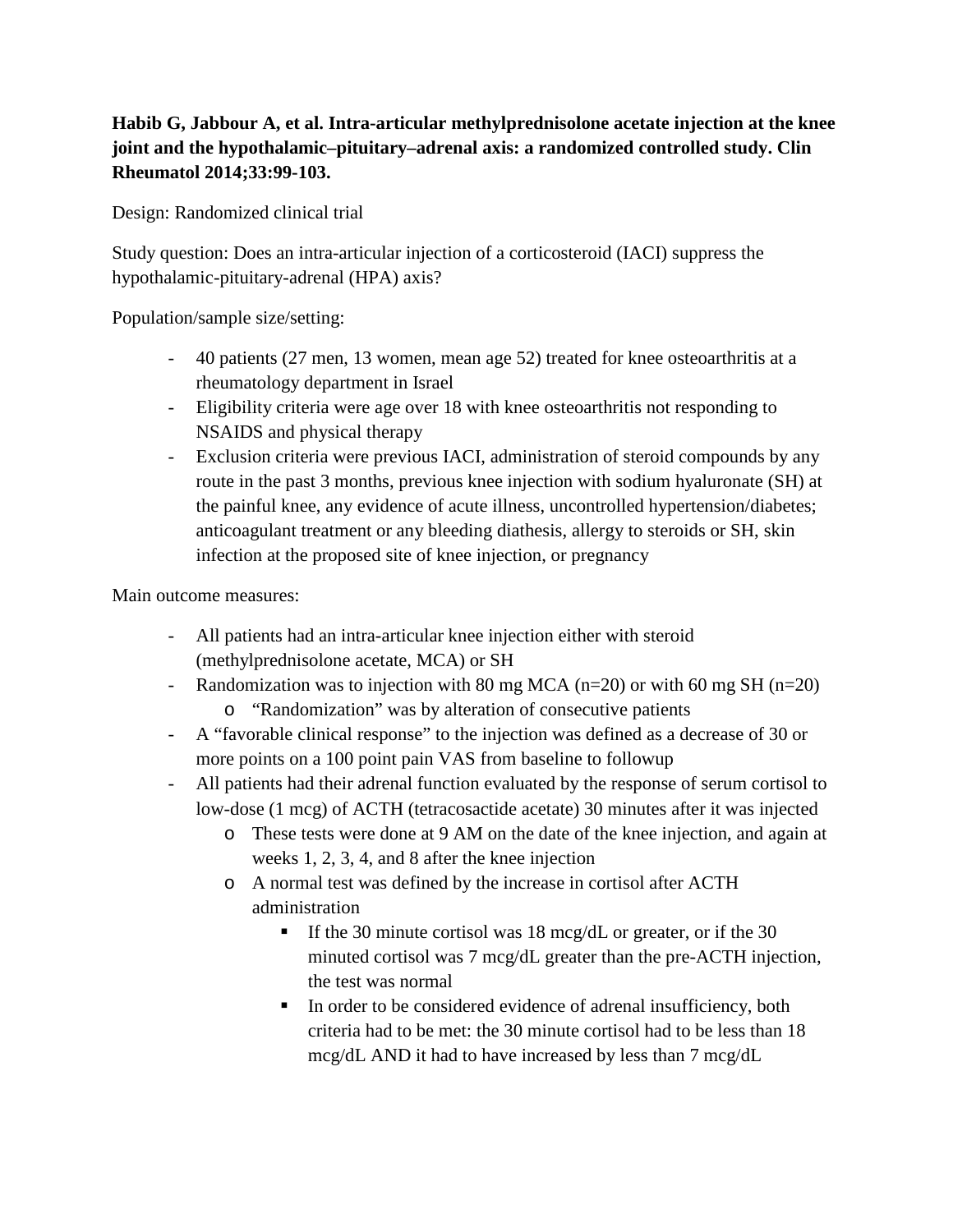- Thus, for example, if the pre-ACTH cortisol was 4 and the 30 minute cortisol was 11, the test was normal, since it had increased by 7, even though the 30 minute cortisol was less than 18
- Of the 20 patients who had Depo-Medrol, 5 had evidence of adrenal insufficiency between week 2 and week 4
	- o None had adrenal insufficiency at baseline or at week 1, and none had adrenal insufficiency at week 8
	- o None had symptoms of adrenal insufficiency (weakness or malaise)
- Of the 20 patients who had SH, none had adrenal insufficiency at any time after the injection
- At week 1, 17/20 patients in the MCA group had a "favorable clinical response" with at least a 30 point decrease in knee pain, but only 10/20 in the SH group had a "favorable clinical response" at week 1
	- o However, at week 4 there was no difference in "favorable clinical response" between groups (14/20 MCA and 12/20 SH patients)
	- o Similarly, at week 8, there was no difference between the groups in "favorable clinical response" (10/20 MCA and 12/20 SH patients)
- Several variables were tested for an association with adrenal insufficiency: age, sex, duration of knee pain, previous steroid injection, BMI, erythrocyte sedimentation rate, and C-reactive protein; none showed an association

## Authors' conclusions:

- An injection of 80 mg of MCA at the osteoarthritic knee was associated with laboratory evidence of adrenal insufficiency in 25% of patients, but no patient who had an injection of SH had lab evidence of loss of adrenal function
- Evidence of adrenal insufficiency was transient and variable; and usually remained for a few days when it was observed
- Requiring two criteria for adrenal insufficiency (failure of cortisol to increase by 7 mcg/dL AND failure of cortisol to reach 18 mcg/dL after ACTH stimulation) increased the specificity of the definition, and could decrease the sensitivity of the ACTH stimulation test
- In practical terms, patients having intra-articular steroid injections require no special observation, but their physicians should be made aware of the injections, and may require exogenous steroid treatment if they become acutely ill or stressed in the weeks after an injection

## Comments:

- The definition of secondary adrenal insufficiency was fairly strict; many authors consider a 30-minute cortisol response to ACTH of less than 18 mcg/dL to be evidence of suppression of the HPA axis